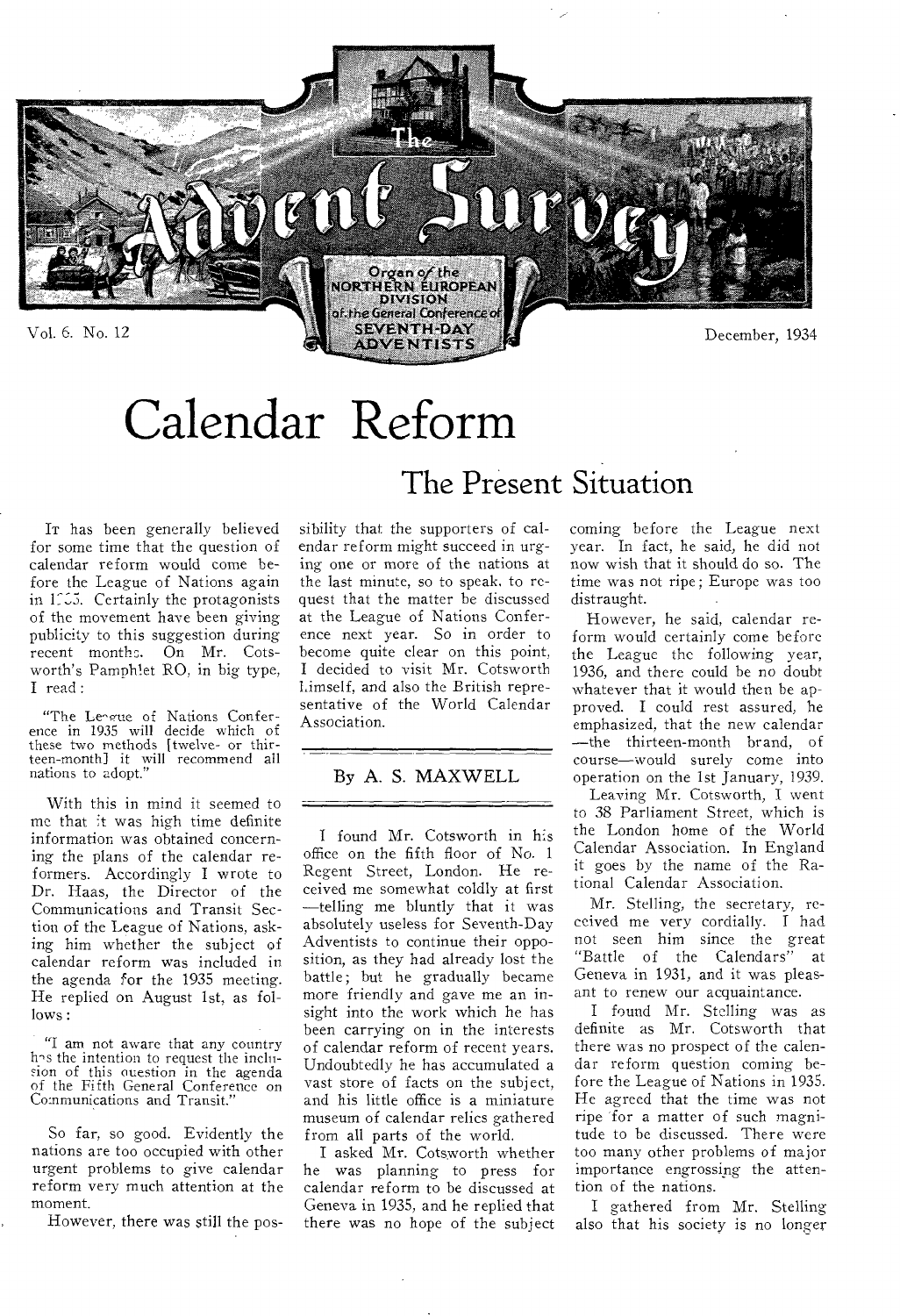setting its hopes for success on any vote of the League of Nations. This body, in Mr. Stelling's opinion, is in too precarious a position itself and wields too little international authority to accomplish so revolutionary a change in the life of mankind as a new calendar would necessitate.

Naturally, this change of attitude interested me very much indeed. Had the World Calendar Association then lost hope in achieving ultimate success I wondered?

Mr. Stelling soon reassured me on this point. He was never more hopeful of success than now.

For a moment I was intrigued, uncertain what he had in mind, and whither the World Calendar Association was looking for help. Then Mr. Stelling told me.

"What the League of Nations may not be able to do," he said, "a spiritual power may easily accomplish."

"You mean the Roman Church ?" I inquired.

"Exactly," he said. "Our present calendar was made by a Pope and the most natural man to alter it would be another Pope. Just as we speak to-day of the Gregorian Calendar we may speak to-morrow of a Pius Calendar."

"I see," I replied, "And do you think there .is any possibility of such a development taking place?"

"I do," he said. "There is every reason to believe that the Vatican is studying the matter. Probably it has had a committee of experts dealing with it for some time. When they have reached their decision it will only be a matter of waiting for some propitious moment for a pronouncement to be made."

Mr. Stelling was quite sure, of course, that the Vatican would approve the twelve-month calendar. He was equally certain that it would have nothing whatever to do with Mr. Cotsworth's thirteenmonth plan.

As to when the Vatican would declare its hand, he had, of course, no knowledge. "The Vatican is long on time," he said. "It lays its plans generations ahead. With its outlook it can afford to wait until the world is ready and success is assured."

It was his opinion, however, that there were conditions in Europe favouring an early decision, and among these he mentioned the rapprochement which is said to be taking place behind the scenes between the Eastern and Western churches, brought about to a large degree by developments in Russia and the financial destitution which has befallen large sections of the Eastern church. Mr. Stelling felt that the new calendar might well be an effective bridge between the two great churches.

I came away from Mr. Stelling's office feeling that, while he might not be correct in every detail, at least he was not far from the truth, and that he had made a

fairly accurate forecast as to the future developments of the calendar reform issue.

One thing at least is clear from these interviews and correspondence, and that is that there will be no discussion on calendar reform at Geneva in 1935. I am inclined to think, personally, that it will not be brought there again even in 1936, but it is perhaps too early to make any safe forecast on this point.

But whether or not it comes before the League of Nations then, or at any later date, in all probability the only effective move in the matter will come not from Geneva, nor London, nor Washington, but from the calendar-makers at Rome.

# *Annual Camp Meetings in Kenya*

BY W. T. BARTLETT

THE three annual camp meetings in South Kavirondo are over. They are held in September, as the most convenient month. At Kanyadoto we counted 1,200 on the Sabbath and 124 were baptized. At Kisii the attendance went up to 2,700 and 130 were baptized. At Gendia there were 2,000 and 206 were baptized.

In all three camps the Christians bring food enough to last for the four days of the gathering, and build for themselves temporary grass houses. Preaching is done from a raised platform, covered with grass and mats. Prayer meetings in groups of ten begin at 7 a.m. From 8 to 10 a.m. there is opportunity for breakfast. At 10 a.m. the meetings begin and last with but little intermission to 5 p.m. or later. Then the evening meal is prepared, and the day closes with worship in the huts.<br>Meetings vary considerably. vary considerably. There is Bible study morning and afternoon, which seems to be much appreciated. Selected choirs sing at most meetings. In a graphic way the people are enabled to visualize what their missionary gifts have accomplished in regions beyond. At Kanyadoto there was rejoicing over fifty converts from

the Utendi country, who sang in their own dialect and played their local instruments. At Gendia representatives from the distant fields pleaded dramatically for teachers. All were willing that an increased percentage of the offering should go to these mission fields.

A feature of special interest was the reports of souls won by the Missionary Volunteers. The respective gains were: Kanyadoto, 202; Kisii, 600; Gendia, 430. These have now entered the preliminary classes in Bible instruction, with a view to baptism finally. Demonstrations were given of the methods employed. These consisted largely of singing and village preaching, but the demonstration that most impressed the people was the one showing native "social welfare work." A small grass hut was seen, with the door shut, and inside was concealed a widow with her baby. Presently a band of volunteers came by to visit and help the lonely, desolate widow. They brought her outside and talked to her about God and His love; some went off for food supplies; one washed the baby, who protested loudly; another washed its dirty garment; and, of course,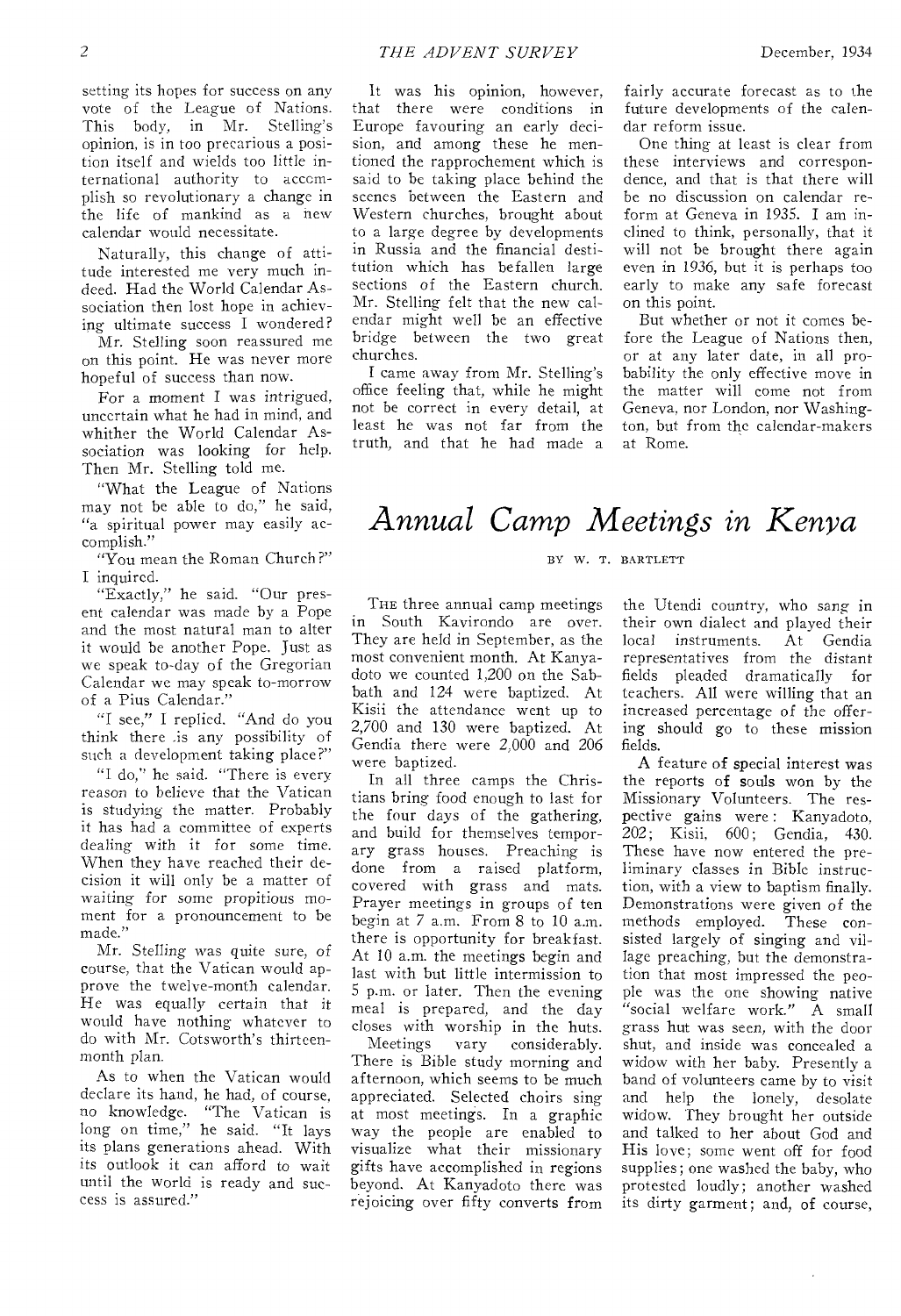when they resumed their march, singing as they journeyed, the widow and her baby went with them. The church that is leading out in this ministry to widows and orphans reported over 100 gains.

Brother Maxwell understands the natives and knows how to make reports and instruction intensely interesting to them. Both the Luo missions were without superintendents, which was their loss but my gain, since it procured me an invitation to revisit my old field. The Lord blessed greatly in the camps.

Famine and locusts have brought great difficulties to the work in most districts, but the discipline develops character, and when the working force is restored, there should be by God's blessing a strong work accomplished. The fields are committed to a programme of full self-support, which involves faithful burden-bearing.

At Gendia there was a strong representation from our Boys'<br>School at Kamagambo. These School at Kamagambo. made a good showing, and there were many applications for admission to the school. Brother Warland was unable to he present at all the meetings on account of his wife's illness: All the European workers in the fields took some part in the camps. One valuable feature was the group meetings, at which the men, the women, the young men, and the girls received separate instruction on the subject of family life and moral purity.

Rain fell heavily at times but never interfered with the work. Personally, I greatly enjoyed the meetings. My health is good, and seems to be improving.

# *Among the Gallas*

#### BY C. JENSEN

THE geographical position of this comparatively little known tribe is western and southern Ethiopia. Their territory stretches roughly from the British Somaliland on the east to the Anglo-Egyptian Sudan on the west and from Kenya on the south to the Blue Nile on the north. True, other tribes have come in and settled among them but the bulk of the population in this vast stretch of territory is Galla, and with the exception of dialectical differences speak the same language. Of all the tribes inhabiting Ethiopia, the Gallas are the most numerous and are counted by millions. The Highland Gallas, for whom we are working here in western Ethiopia, are very progressive and industrious. They earn their livelihood by farming and cattle-raising. Whilst a good share of them have embraced the Coptic religion a large percentage are pagan and these present a great and needy mission field in which very little work has been done.

Until some forty years ago, when the Gallas were conquered by the Amharas, the country was devastated by internal trouble and civil warfare. During the reigns of the present and previous rulers, however, the country has improved immensely. To these two chiefs must be given the credit for opening the country to missionary activities. Our work for the Gallas dates back to 1922, when a station was built in a place some fifty miles to the west of Addis Abeba. About four years later work was begun in the more western province of Wollega and another station was built in the Chercher province in the East. This last station, however, due to shortage of men and funds, is now manned by native workers.

During the early days of our work here in Ethiopia, one theme of prayer which was always heard in our weekly prayer meeting was that God would intervene and open the country to the third angel's message. Never have we seen a more direct answer to prayer. The country is not only open to our message now, but requests for teachers and medical men are coming in to every station in the field.

A few months ago a prominent sub-chief from a neighbouring province came to our dispensary for treatment. He was one of that old type of men who are none too favourably disposed toward foreign influence. He submitted to our treatment, however, and stayed with us for about three weeks. During this time we treated him successfully for his ailment. One day before leaving us he came to me and said, "I have never been a friend of foreigners and until now we have not permitted any to settle in our country; however I feel differently toward you and your mission and wish you could start a place similar to this in our country." I told him that I should like to come and visit his people, but as I was alone it would be impossible for me to leave the work of the station and dispensary until our nurse had arrived. I had forgotten all about the old chief and my promise to him. Although living three days' journey from here, the news of the arrival of our new nurse, Miss Lind, must have reached him, for last week I received a letter from him in which he asked me when I was coming.

Some days ago while I was preaching in a near-by village the chief got up and said, "This is the first time I have heard the Gospel preached in my own language. Let us ask this man to come and preach to us another day." Just the other day a man in whose house I have sometimes held meetings with the villagers came and gave me ten shillings, saying that he had been impressed with the needs of the mission and would like to help with a small offering. Although the man is interested in the truth, he does not belong to us. Moreover, he is not a man who has any income except what he derives from his little farm. I know these ten shillings must represent his savings for several months.

Our station here at Gimbi, built in 1932, is located in the centre of the populous province of Wollega, but besides this province the Wollega mission field comprises still larger provinces to the west and south in which the third angel's message has no representatives. As calls come in for help from such distant fields we workers naturally wonder when we shall

*(Continued on page 6.)*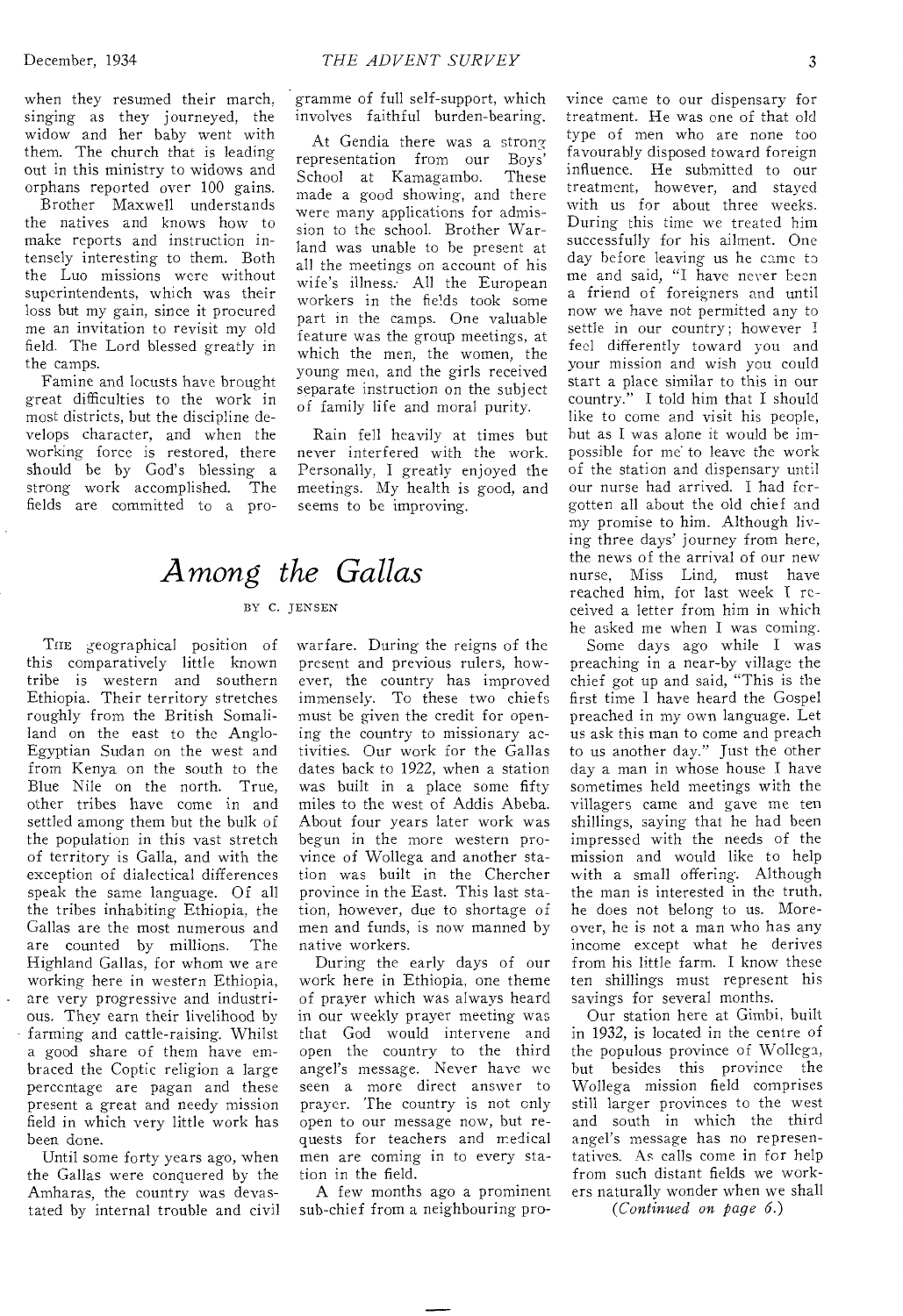IT is with diffidence that I accede to the request to write on the above and to confine my remarks in the small compass of about 1,500 words. Therefore whatever I write must be terse and to the point. All I can do is to place facts before the reader who will be left to choose his course of action. Each one must *will* to follow a certain course, keeping "service for others" as his or her objective. To live for oneself is to be guided by impulse and not will. This short discussion on "How to keep well in East Africa" is to help one to determine his course of living in these parts.

First of all I will say that no missionary or missionary appointee should be a hypochondriac, one who has a morbid interest in or over-anxiety about his own health or about that of those near and dear to him. No crank or faddist should enter the missionary ranks. I think, for example, of those that go in terror of their lives because of the "cruel sun," or won't take quinine because the quinine is a poison to the tissues. Those, in other words, who make health a disease. Don't forget that cranks often contribute an element of comedy to our sometimes dull lives.

#### BEFORE ARRIVAL IN THE MISSION FIELD

Every appointee should be instructed, either in class or by reading, in the conditions, health-wise, etc., that exist in his future field of labour. He should have an intelligent idea about things so that he will know how to adapt himself to new and often uncomfortable conditions. He should realize that the very great proportion of diseases and death in the tropics is due to bad sanitation and not to climatic influences. Women should be accustomed to regulating their household duties so that they will be performed with the least worry and lost energy. Men, in the same way, should bring method and smooth routine into their daily work. Health so much depends on one's tranquillity of spirit, and the retention of the stability of one's nervous system, in a country where daily and constant contact with the African tends to try one's patience sometimes to breaking point.

Of course every appointee will

have been given the Jennerian vaccination and also that for the typhoid group of diseases. He will know that most of the diseases out here in East Africa affect the intestinal tract, the blood, and the nervous system. He will therefore be prepared to adopt preventive measures the day he sets foot in the country.

#### AFTER ARRIVING IN EAST AFRICA

*1. The Sun.* Many fallacies are believed about the rays of the sun. Its rays may be divided into:

(a) Actinic or chemical rays (wave length in Angstrom units  $2,000$  to  $4,000$ ).

(b) Heat *rays* (wave length in Angstrom units 7,000 to 8,000).

The penetration power of the different rays is of extreme importance. The actinic rays (ultraviolet and visible violet) reach as far as the germinative layer of the epidermis. A piece of tissue paper or piece of very thin skin from the spina bifida of an infant is able to cut out the actinic rays of the sun or of the tungsten arc.

The effects of the actinic rays on the whole are good. The effects of excessive exposure or exposure over too large an area may be mentioned first.

(a) Burns and blisters, going on to suppuration.

(b) Conjunctivitis. Protect with Crooks glasses B.

(c) Headache from overstimulation of retina (use Crooks glasses B).

(d) Excessive exposure of large portion of the body may cause sleeplessness and lassitude and possibly "grave psychic reactions" in neurotic subjects.

(e) Nausea and even duodenal

ulcer due to absorption of toxins from extensive areas burned by the The tannic acid trea t m ent prevents these.

These beneficial effects far out-



weigh the deleterious effects.

(a) The wonderfully good effects of *regulated* light baths. Many children in Kenya are wasted and anemic subjects who, if seen in London, would be ordered "artificial light baths" immediately. These sort of children should be exposed to the sun far more, but not in the heat of the day, i.e., between the hours of 8 a.m. and 4 p.m. The cholesterol of the tissues *is* activated and the vitamins produced. The calcium and phosphorus contents of the blood are also increased, with, for example, good effects on rickets.

(b) They cure lupus vulgaris and greatly benefit the other forms of surgical tuberculosis (joints and skin).

(c) They increase the normal bactericidal action of the blood.

*The Heat Rays.* These, on the other hand, do the mischief. As soon as the temperature of the atmosphere is at or above that of the skin thirty-five fluid ounces of sweat must be evaporated from the skin per hour. This sweating regulates the temperature of the body. A person can remain fifteen

> New Recruits for



*Pastor and Mrs. M. Murdoch, appointees for East Africa.* 

*Nurse connecti*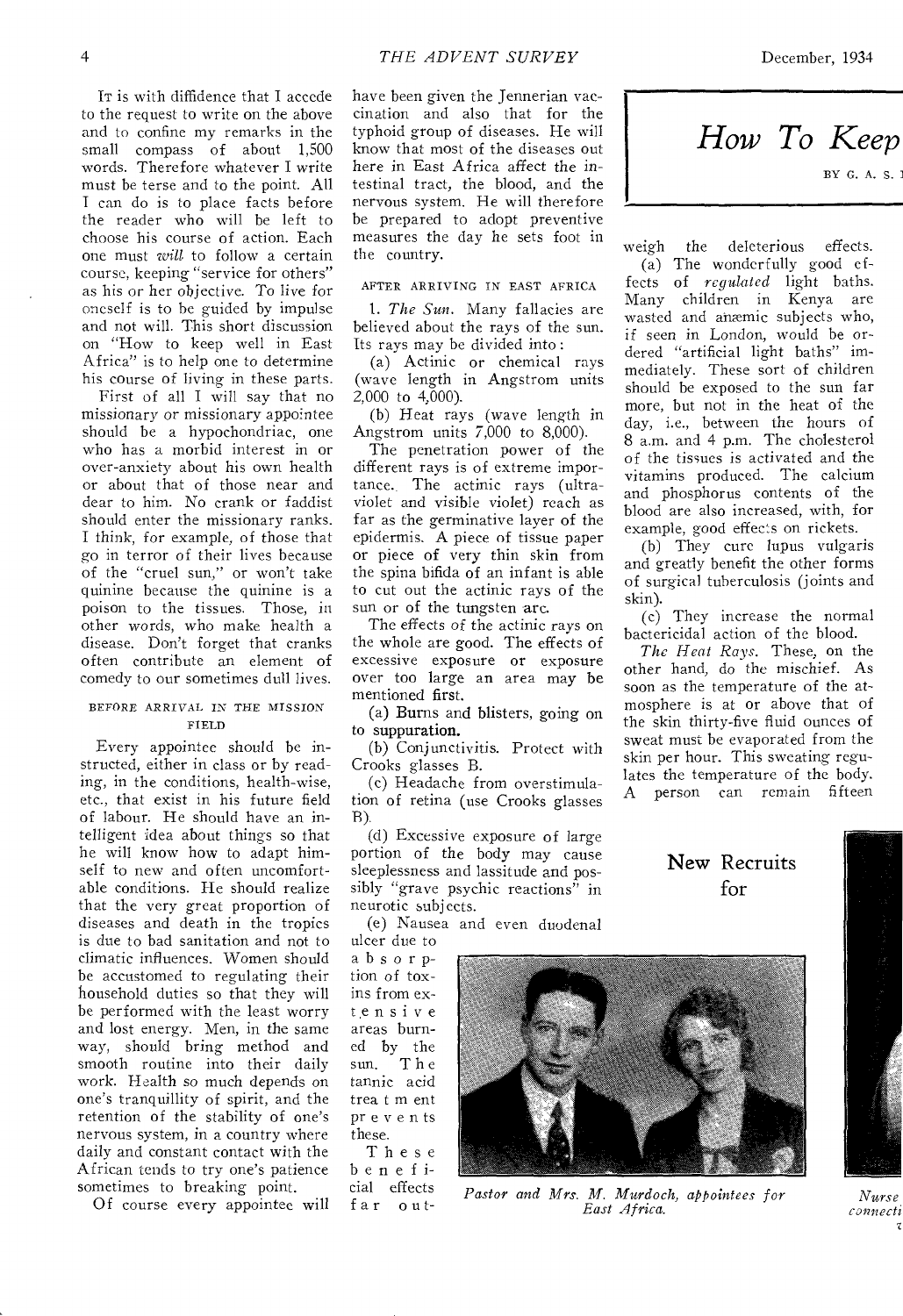# *'n East Africa*

., B.S., LOND.

minutes in an oven 240 to 260 deg. Fahr. (where beef-steaks are being cooked) and still remain normal temperature because of the mechanism of sweating. Longer exposure would cause failure of the sweating mechanism with fatal results. Many of the untoward effects attributed to the sun are due to the too rapid loss of water from the system. These could be avoided if the individual were in a position to drink enough. Salt  $(\frac{1}{3}$  to  $\frac{2}{3}$  oz.) is also lost under conditions of profuse sweating.

The danger of hyperthermia depends upon a combination of high atmospheric temperature with a high degree of humidity. The influence of movement of air is of great importance in cooling the body by increased evaporation.

Now what do we learn from all this?

(a) Work should be avoided in tropical heat during the middle of the day. This time should be devoted to some occupation indoors, e.g., study, books, etc.

(b) The clothing suitable for the tropics is indicated. Sir C. J. Martin, F.R.S. says : "The obstacle to

the Mission Field



*Brother and Sister H. Hansen, who recently left for Ethiopia.* 

work in hot climates is, for the European, as much a social as a physiological one. It is clothing.<br>The white man distressfully man distressfully labours in a hyperthermic condition, straining his heart to work a refrigerating plant which he has rendered inefficient because his sense of dignity forbids him to expose his skin.'

Rules in selecting suitable clothing :

(a) Must have reflective power (white or light colour).

(b) Have little absorptive power. (c) Allow little penetration of sun's heat rays.

(d) Permit good ventilation.

Clothes should not permit sweating in a resting subject even when the temperature is 80 deg. Fahr.

*Clothes for a man.* Loose shirt wide open at the neck, short, wide sleeves, and wide "shorts." Slits under the arms would increase the ventilation. Material to be like khaki or Aertex. On safaris that are long one may wear the shirt outside the trousers or shorts.

*Clothes for women.* The modern costume of women meets most of the desiderata.

*2. Headgear.* One should protect the head, neck, and back with a well-ventilated cork helmet of a light colour, and also a spine-pad. Not because of the actinic rays but because of the heat rays.

*3. Housing.* One should choose a site for a house on an elevated breezy spot, some distance from swampy ground and from native villages. The house should have a double roof and the rooms should be long and narrow rather than too wide. The former are more easily ventilated. Where the walls are thin have everything open. In

> houses have thick walls and large r o o m s, great coolness is obtained by shutting up a room from 8 a.m. to 5 p.m. The Arabs do this. 4. *Food.*  N i t r o

genous food produces calories as well as carbohydrate food. A heavy meat meal, however, lessens efficiency and increases the dangers of a hot climate. If the conditions of the environment impede the loss of heat, or if work is so great that the body is in danger of over-heating, carbohydrates are a better source of energy than proteins.

Fresh, nutritious, and appetizing food is essential for one's good health and maintenance of resistance against disease, e.g., malaria.

Every mission station should possess sufficient fruit trees and the missionary in charge should endeavour to do his best to produce fresh fruit on his station.

*5. Rest.* A newcomer to the tropics does not feel the heat to be excessive. He is full of energy for work. He should remember the motto, "Moderation in all things," which is the motto for a tropical life. If he disregards this motto, toward the end of his tour he will find that his energy has outrun his common sense.

The women folk especially should invariably, during the hot time of the day, take time for regular rest on the back. Those who have had the common sense to carry this out have expressed their profound endorsement of its value.

*6. Sleep.* It is essential that proper sleep be obtained at night. To this end it is wise to invest in a comfortably sprung bed and mattress, e.g., Staples or Vi-spring. On these one gets the relaxation of muscles that is so conducive to sleep. Don't go to bed with a loaded stomach. Cultivate regular habits and hours in going to bed. Protect the body during sleep. During the early hours of the morning the temperature drops and the winds spring up. It is then that one can easily become chilled. This is applicable specially to children.

#### TROPICAL DISEASES

*1. Malaria.* All have heard of malaria and its victims. Most newcomers arrive with some idea of the precautions that are usually adopted for its prevention. Many of us, however, lose our fear of malaria and become careless and thoughtless in carrying out the recognized precautions.

*n, who is medical ia.*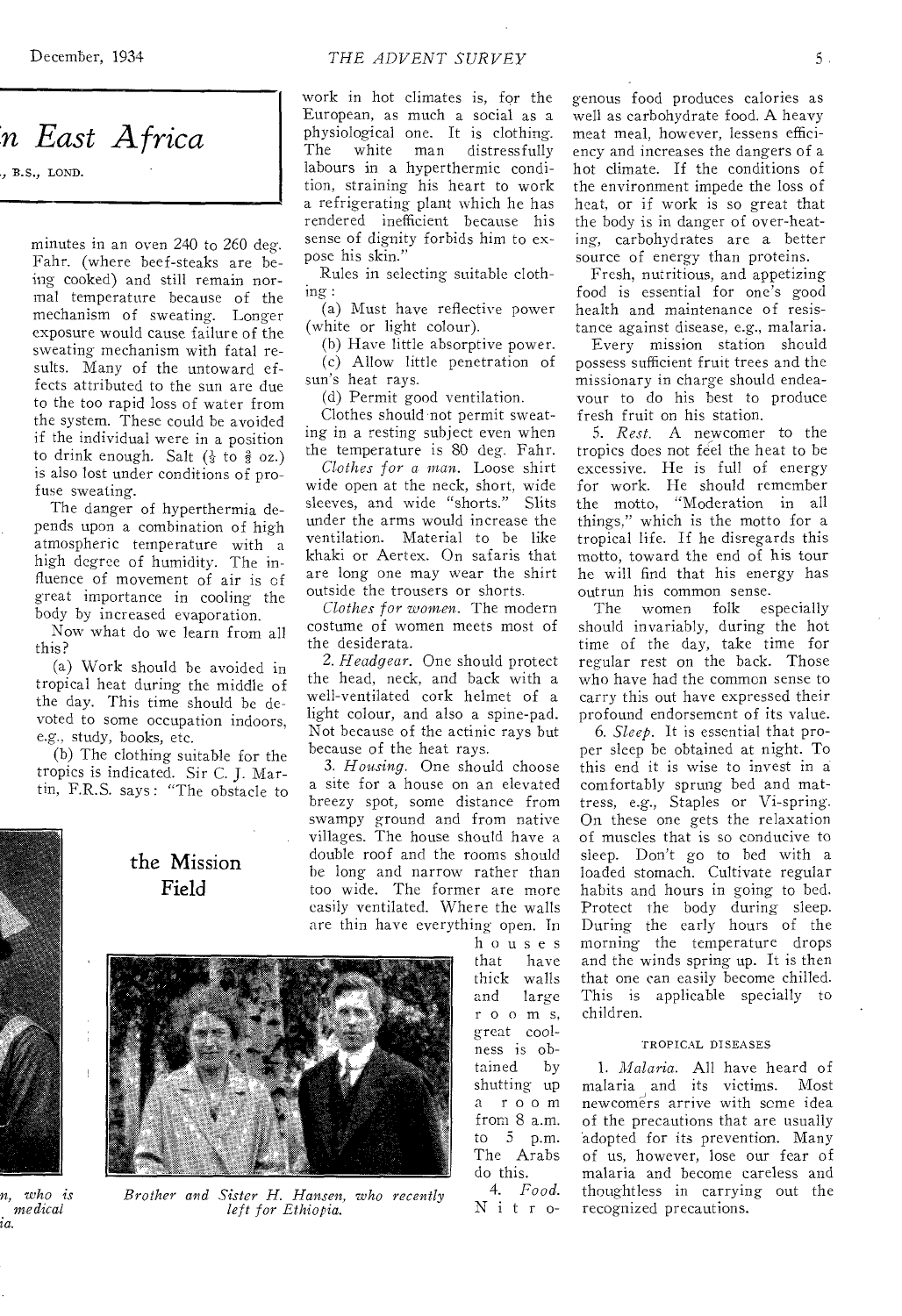# Report of the Northern European Division

| Name of Conference<br>or Mission                                                                                                                                                                    | Churches<br>.<br>ح                        | g<br>ote<br>$\lim_{\text{Voto}}$<br>ä<br>۵   | postasy                                                               | Death                                                             | ain<br>O<br>$\frac{1}{2}$                              | qir<br>€<br>Presen<br>Members<br>ρ,                        | vangelistic<br>Workers<br>ω         | olporteurs<br>Ö                                                                      | 문<br>Sabbat<br>chools<br>$\circ$ <sup>0</sup><br>ż | Membership                                                     | ttendance<br>verage<br>⋖<br>∢                                |                                     | Tithe                                                                         | capita<br>ω<br>Tithe                                        | chool<br>$n \mathbf{g} \mathbf{s}$<br>Sabbath-Sc<br>Offering                 | Weekly<br>Offerings                     |
|-----------------------------------------------------------------------------------------------------------------------------------------------------------------------------------------------------|-------------------------------------------|----------------------------------------------|-----------------------------------------------------------------------|-------------------------------------------------------------------|--------------------------------------------------------|------------------------------------------------------------|-------------------------------------|--------------------------------------------------------------------------------------|----------------------------------------------------|----------------------------------------------------------------|--------------------------------------------------------------|-------------------------------------|-------------------------------------------------------------------------------|-------------------------------------------------------------|------------------------------------------------------------------------------|-----------------------------------------|
|                                                                                                                                                                                                     | $\mathbf{2}$                              | 3                                            | 4                                                                     | 5                                                                 | 6                                                      | 7                                                          | 8                                   | 9                                                                                    | 10                                                 | 11                                                             | 12                                                           |                                     | 13                                                                            | 14                                                          | 15                                                                           | 16                                      |
| N. E. Division<br>Baltic Union<br><b>British</b><br><br>E.Nordic<br><br><br>W.Nordic"<br>                                                                                                           | $\cdots$<br>114<br>76<br>94<br>148<br>129 | $\cdots$<br>41<br>101<br>223<br>79<br>87     | $\cdots$<br>17<br>18<br>45<br>39<br>17                                | $\cdots$<br>11<br>15<br>20<br>6<br>25                             | $\cdots$<br>17<br>65<br>157<br>28<br>47                | <br>5.258<br>5,086<br>4,637<br>3.105<br>6,491              | 14<br>59<br>101<br>69<br>54<br>53   | $\cdots$<br>54<br>73<br>89<br>34<br>69                                               | $\cdots$<br>141<br>145<br>168<br>154<br>172        | <br>5,562<br>5,186<br>4,017<br>3,417<br>5,654                  | <br>3,832<br>4.103<br>3.139<br>2,389<br>4,202                | S<br>S<br>尜<br>٩<br>£.              | .<br>8.808.20<br>30.724.20<br>11.764.80<br>3,304.00<br>21,723.20              | <br>0.13<br>0.47<br>0.20<br>0.08<br>0.26                    | . <b>. .</b><br>1.793.99<br>5 628.78<br>2,774.27<br>876.08<br>4,646.49       | .<br><br>.<br>.<br>.<br>9.41            |
| Union Tis, 3rd Qtr, 1934 561                                                                                                                                                                        |                                           | 531                                          | 135                                                                   | 77                                                                | 314                                                    | 24,577                                                     | 350                                 | 319                                                                                  | 780                                                | 23,836                                                         | 17,665                                                       | S                                   | 76,324,40                                                                     | 0.24                                                        | 15,719.61                                                                    | 9.41                                    |
| E. Afr'n Union Miss. 6<br>Ethiopian<br>$\cdots$<br>Gold Coast<br>66<br>$^{16}$<br>S<br>Nigerian<br>10<br>Sierra Leone<br>66<br>11<br>Upper Nile<br>French Equa. Misn. 12<br>Mis's Tls. 2nd Orr 1934 | 32<br>6<br>3<br>$\cdots$<br>58            | 19<br>12<br>30<br>47<br>5<br>$\cdots$<br>114 | 117<br>$\cdots$<br>30<br>$\cdots$<br>3<br>$\ddot{\phantom{0}}$<br>151 | 4<br><br>$\overline{2}$<br>$\cdots$<br>$\cdots$<br>$\cdots$<br>13 | $-187$<br>17<br>36<br>31<br>47<br>$\ddotsc$<br><br>128 | 3.200<br>327<br>556<br>1,389<br>485<br>134<br>6<br>6 0 9 7 | 25<br>15<br>3<br>16<br>6<br>o<br>71 | $\cdots$<br>$\cdots$<br>$\cdots$<br>$\cdots$<br><br>$\cdots$<br>$\cdots$<br>$\cdots$ | 144<br>12<br>41<br>91<br>23<br>17<br>329           | 7.500<br>370<br>2.071<br>6,794<br>1.090<br>302<br>19<br>18,146 | 8.286<br>378<br>1,389<br>5,974<br>989<br>231<br>33<br>17,280 | s<br>\$<br>8<br>\$<br>5<br>\$<br>Ś. | 803.60<br>564.70<br>379.90<br>584.60<br>296 10<br>123.00<br>61.90<br>2.813.80 | 0.02<br>014<br>0.05<br>0.03<br>0.05<br>0.07<br>0.79<br>0.03 | 609.83<br>163.61<br>160.06<br>266 92<br>100.35<br>59 28<br>18,87<br>1,378 92 | .<br><br>.<br><br>.<br><br><b></b><br>. |
| Grand Tis. 3rd Qt: 1934                                                                                                                                                                             | 619                                       | 645                                          | 287                                                                   | 90                                                                | 186                                                    | 30.674                                                     | 421                                 | 319                                                                                  | 1,109                                              | 41,582                                                         | 34.945                                                       | S                                   | 79.138.20                                                                     | 0.20                                                        | 17,098.53                                                                    | 9.41                                    |

### *Precautions. Personal measures.*

(a) *Mosquito boots.* Black kid or brown sheep-skin. Reaching to the knees for men and to well above the knees for women.

(h) *Mosquito net.* This should be let down and tucked under the mattress before sunset. The lower part of the nets should be made of calico (double layer), so as to protect from mosquito bites. This precaution applies especially to children's mosquito nets.

(c) Rub on exposed parts of the body some mosquito repellent, e.g., oil of lavender.

(d) When children take their last<br>meal keep their lower limbs their lower limbs wrapped up

*Precautions about compound.* 

(a) Build house away from native huts. Native children are the reservoir of malaria.

(b) Protect house with mosquito gauze.

(c) Prevent mosquitoes breeding about the house and compound. Do not have cans lying around, broken bottles, stumps of paw-paw trees, etc.

(d) Keep bush away from the house.

*2. Enteric group of diseases.* Boil all water for drinking and keep water jar covered from dust and flies. If a filter is used for filtering drinking water scrub and boil the candles at least weekly.

Scald all milk (restore vitamins in diet with fruit, etc.) Scald tomatoes and wash other fruit in

 $\overline{\phantom{a}}$ 

permanganate water. Soak salads in permanganate water and only use salads from reliable sources.

Prevent flies from breeding by : (a) Burning kitchen refuse daily or spread it over the ground to the depth of 1 in. to  $1\frac{1}{2}$  in. When dry burn.

Prevent flies from fouling food.

3. *Hygiene of compound.* Besides keeping it free from weeds, brush, and hiding places for rats it is essential to have an efficient latrine (deep pit or Elsan closet).

CHILDREN IN MISSION FIELDS

This is a huge problem and depends so much on the district where the children are. In Kenya one can get the hot and steamy coast, up to 1,500 feet; the dry and semi-arid middle zone 1,500 to 4,000 feet; and the highlands, over 4,000 feet. Fortunate are the children whose lot is cast in this latter zone.

Children's diet should be liberal and should consist of an abundance of milk, fruit, vegetables, and eggs. Potatoes are very valuable. Whole wheat as bread or Granose, Force, etc., are much preferable to oatmeal porridge. Sugar, in the form of honey and barley sugar, is most useful and necessary. Calcium added to the diet is necessary in some districts. Bemax is always useful in adding the natural vita- min B to diets of both young and old. It promotes good health to all and is to be recommended.

#### THE PERSONAL EQUATION

It is a fact that an individual, *interested* in his work, who has a will to work even amid hardships and disappointments, and is content in body, soul, and spirit, enjoys better health and forms a smaller proportion of missionaries returned to the homeland than those who do not get adjusted to new conditions in the mission field. These individuals seem to fit in and adjust themselves to new and trying conditions easily. They keep ever before them their objective, "Service for others."

## Among the Gallas

*(Continued from page 3.)* 

be able to answer them and send to these benighted multitudes the glad tidings of salvation. From a human point of view the accomplishment of this immense task may look impossible. God, however, is not dependent upon human skill and devices alone. Trusting in Him to accomplish that which for us is impossible, we do not permit difficulties and obstacles to discourage us. We look forward to the day when God shall gather in His kingdom a flock of faithful ones, some of whom we trust will have been gathered out from among the Gallas.

**-0-**  "THERE'S life alone in duty done; and rest alone in striving.'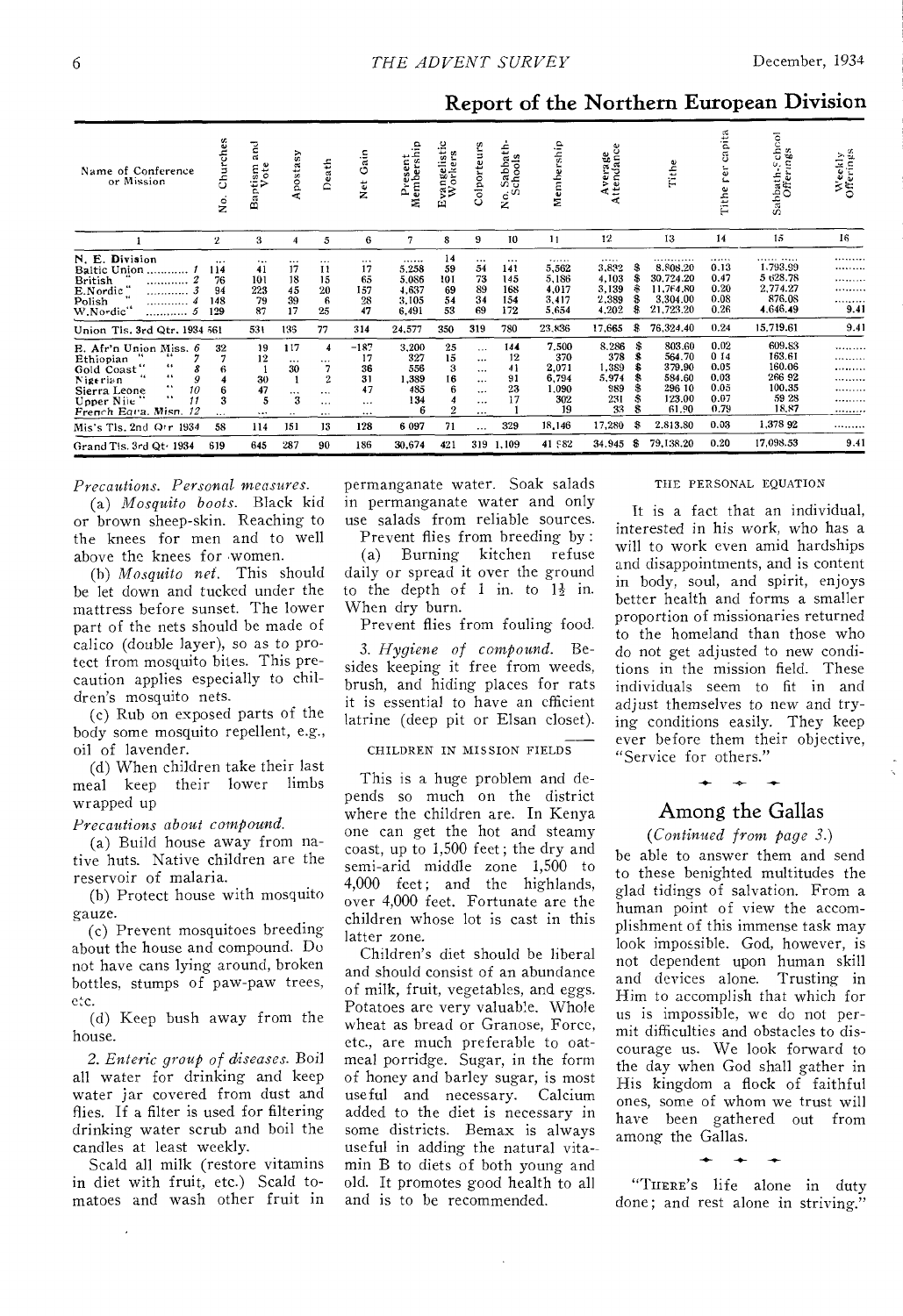### for Quarter Ended September 30, 1934

| Harvest<br>Ingathering                                          | Annual<br>Offering           | neous<br>Miscellaneou<br>Ofterings | Week of<br>Sacrifice                                 | People's<br>erings<br>Young<br>Offe    | Week<br>Big                                          | Offerings<br>Total                                                        | Offerings<br>capita<br>per<br>Total                  | $\frac{5}{2}$<br>Percentuge<br>Offerings<br>Tithe       | Total Contribu-<br>tions for Home<br>Missionary<br>Work | Contribu-<br>i for Local<br>ch Work<br>Total Co<br>tions for<br>Church | Sales<br>Colporteur                                           |                                                |
|-----------------------------------------------------------------|------------------------------|------------------------------------|------------------------------------------------------|----------------------------------------|------------------------------------------------------|---------------------------------------------------------------------------|------------------------------------------------------|---------------------------------------------------------|---------------------------------------------------------|------------------------------------------------------------------------|---------------------------------------------------------------|------------------------------------------------|
| 17                                                              | 18                           | 19                                 | 20                                                   | 21                                     | 22                                                   | 23                                                                        | 24                                                   | 25                                                      | 26                                                      | 27                                                                     | 28                                                            |                                                |
| <br>5,187.25<br>24,347.34<br>12,639.77<br>1,774.45<br>11,696.29 | <br>0.14<br><br><br>1.25<br> | <br><br>18.35<br>18.73<br>2.02<br> | <br>1,171,05<br>2,566.36<br>36.91<br>93.81<br>222.59 | <br>.<br>139.68<br>.<br>30.12<br>23.60 | .<br>28.69<br>50.16<br>122.34<br>764.67<br>400.70    | . <i>.</i><br>8,181.12<br>32,750.67<br>15,592 02<br>3,542.40<br>16,999.08 | <br>0.12<br>0.50<br>0.27<br>0.09<br>0.20             | <br>92.9<br>106.6<br>132.5<br>107.2<br>78.3             | <br>140.57<br>.<br>570.48<br>15.20<br>217.07            | <i></i><br>930.51<br>4,388.98<br>945.52<br>121.98<br>1907.84           | <br>4,952.81<br>21.146.34<br>14,611.16<br>853.52<br>22,967.77 | $\cdots$<br>$\mathcal I$<br>$\frac{2}{3}$<br>5 |
| 55,645.10                                                       | 1.39                         | 39.10                              | 4,090.72                                             | 193.40                                 | 1,366.56                                             | 77,065.29                                                                 | 0.24                                                 | 101.0                                                   | 943.32                                                  | 8.294.83                                                               | 64,531.60                                                     |                                                |
| 60.04<br><br>6.72<br>4.00<br>85.71<br>203.14<br>                | <br><br><br>4.48<br><br><br> | <br>4.14<br><br><br><br><br>       | 483.90<br>.<br>144.27<br><br>115.16<br>71.33<br>     | <br><br><br><br><br><br>               | 18.91<br>28.71<br>2.23<br>69 56<br>.<br>0.18<br>7.00 | 1,172.68<br>196.46<br>313.28<br>344.96<br>301 22<br>333.93<br>25.87       | 0.03<br>0.05<br>0.04<br>0.02<br>0.05<br>0.19<br>0.33 | 145.9<br>34.8<br>82.5<br>59.0<br>101.7<br>271.5<br>41.8 | <br><br><br><br><br><br>                                | <br><br>.<br>.<br>.<br><br>                                            | 85.35<br><br>151.82<br>483.15<br><br>84.50<br>                | 6<br>8<br>9<br>10<br>$\mathcal{I}$<br>12       |
| 359.61                                                          | 4.48                         | 4.14                               | 814.65                                               | .                                      | 126.59                                               | 2,688.40                                                                  | 0.03                                                 | 95.5                                                    |                                                         |                                                                        | 804.82                                                        |                                                |
| 55 004.71                                                       | 5,87                         | 43.24                              | 4 905.38                                             | 193.40                                 | 1,493.15                                             | 73,753.63                                                                 | 0.20                                                 | 100.8                                                   | 943.32                                                  | 8.294.83                                                               | 65.336.42                                                     |                                                |

# *On the Gold Coast*

BY J. CLIFFORD

The Gold Coast Mission includes the territories of the English colony of the Gold Coast, the French colonies of Ivory Coast, Dahomey, Togoland, and Upper Volta; but at present active work is carried on in the Gold Coast only.

Taking a general survey of this part of the field we find that the message has now gained a foothold in four language areas : the Fanti, Nzima, Ashanti, and Brong.

The truth we love first entered the country of the Nzima people in the south-west corner of the Colony in 1910, and since that time the church at Kikam, with a few isolated members, have done their best to keep the light shining. Early this year they carried the message to an adjacent town of the Ashanti tribe and six accepted the truth. We hope that these new converts may prove to be the nucleus of our first church among this people.

Our work among the Fantis is the oldest we have in West Africa. Often it has seemed to make but little progress, but we are now cheered to see evidences of new life in this region. There is a spirit of inquiry among the people such as has not been seen before. Our laymembers are stirred to preach the Word and souls are be-

ing converted. It was from Apam in this district that in 1893 the Macedonian call was first sent from West Africa, but when the message was brought to them the people made little response. Now the indifference has gone, and chiefs and people are waiting to hear us. On our last visit our lone African evangelist took us in one day to six towns where the people were interested, and there were others which time would not permit us to reach. At one town, Dukwa, we called unexpectedly, and found the chief and his.elders in council. Upon our being introduced, the chief said, "My elders have come here to-day that we may consider the meaning of the hard times through which the world is passing, and now you have called, it may be that you have a message that will explain these things; if you have we shall be glad to hear it." We need more workers of experience in this part to reap the waiting harvest.

The Brong tribe was entered four years ago by a young man trained in one of our day-schools. There are now more than sixty converts among these people as the result of his work, although that part is a veritable stronghold of heathenism.

Of the 1,840 Sabbath-school

members in this field over 1,600 are found in Ashanti, where all the European and most of the African workers have been located since 1914. It is encouraging to find strong churches or companies in many of the Ashanti towns, and we believe. that had the same efforts been expended in other portions of the field, similar results would be seen. The south-east portion of the Gold Coast is our thickly populated area, containing nearly half the population of the Colony, but apart from passing visits, nothing has been done to give the message there. We are glad that plans are on foot to take up evangelistic work in that part. As soon as the means can be provided we plan to establish our proposed Bible Training School there, so that a strong work may be built up in that important field.

The large cities are waiting for the message. Especially is this true of the capital city, Accra, where a chief has promised to give us land for a church if we will only start work. An evangelist of experience is greatly needed to work this place and to help train some of our African workers in successful methods of city work. Many calls also come to us for a doctor; the people appreciate our principles of medical work.

Financially the believers here are endeavouring to share with our home churches the burden of giving the message to this field.

*(Continued on page 8.)*